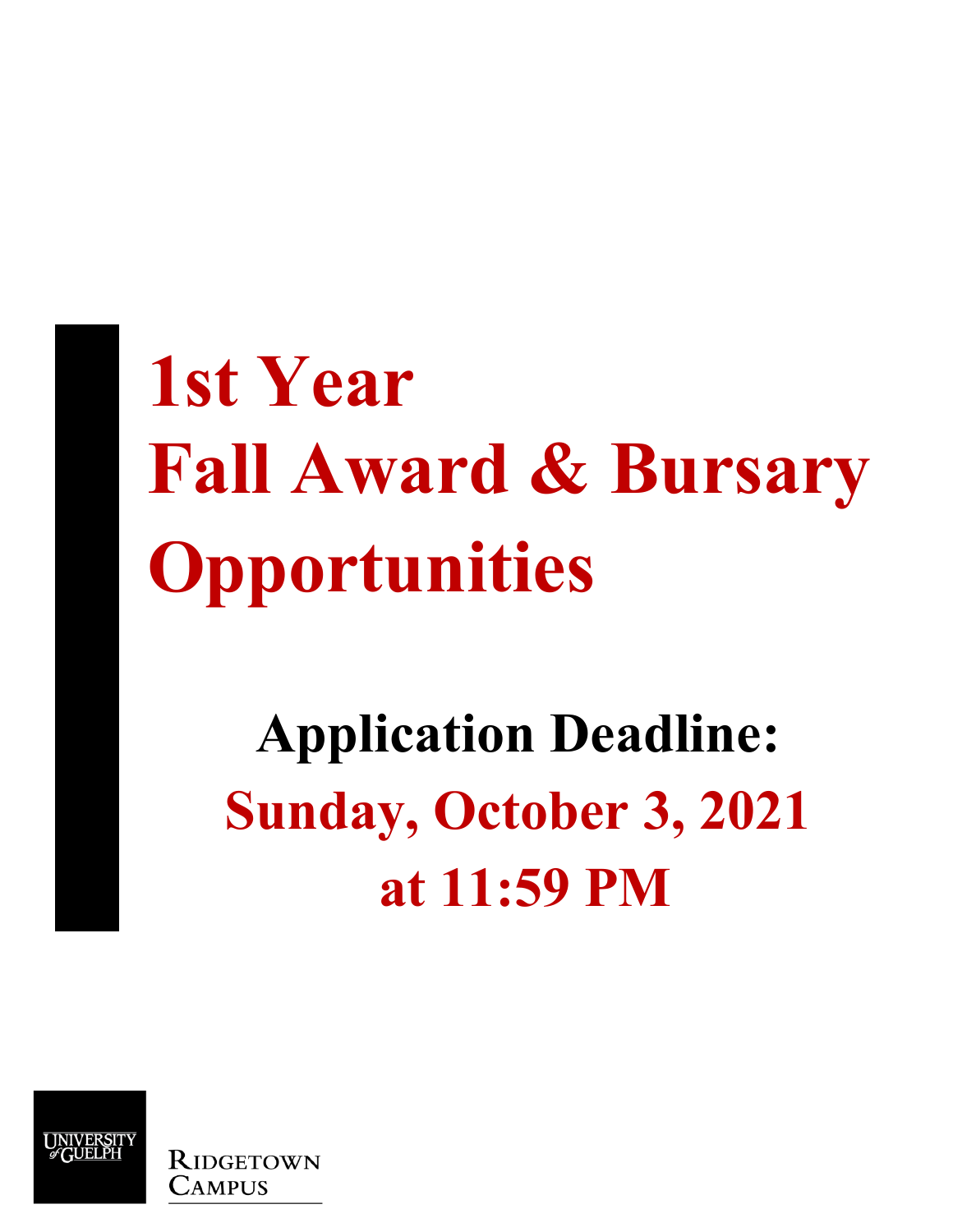## **About the Fall Awards and Bursary Program**

- • Fall Awards with a monetary value will either be awarded in the form of a cheque made out to the student or will be placed on the student's account for a refund.
- • The majority of Financial Needs-Based Bursaries are awarded in the winter semester. There are some exceptions where the funds will be awarded in the Fall semester (or split between both)
- Students will be notified by email if they are receiving any type of award(s) in the fall or winter semesters
- Bursaries will be awarded through the student's account and refunded if there is no outstanding balance

 will be posted on the Campus' social media pages. **Notice of Disclosure:** it is understood that student award winners' names (except for bursary recipients) will be released to donors and will be published as a condition of the award. Professional photos are also taken at the Fall Awards Banquet (if operationally possible)and

## **The University of Guelph, Ridgetown Campus reserves the right to amend awards subject to the availability of funds.**

Questions about the Student Awards Program? Contact: Alison McMahon, Student Financial Aid & Awards Counsellor DJ Pestell Student Services & Alumni Centre rcawards@uoguelph.ca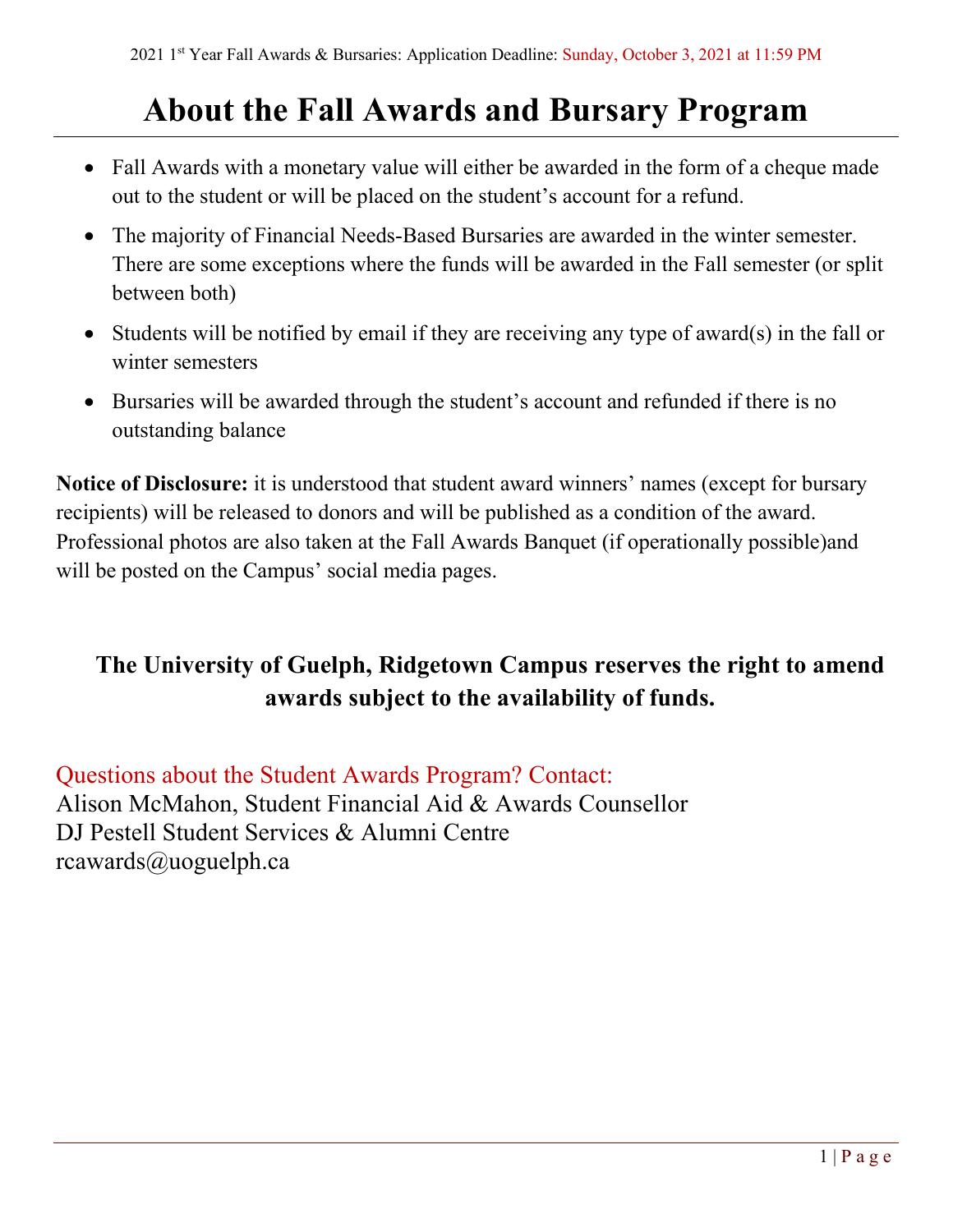## Frequently Asked Questions (FAQ's)

#### **Q: How do I apply for any of the awards listed in this handbook?**

 [Awards Application Form](https://uoguel.ph/ridgetown-awardapp) – Fall 2021. **A**: Please review the available awards for this year then submit your application online through the [Ridgetown](https://uoguel.ph/ridgetown-awardapp) 

The Needs Assessment Form (NAF) required for bursaries is also completed online: [2021-22 Undergraduate](https://uoguel.ph/ridgetown-naf)  [Needs Assessment Form](https://uoguel.ph/ridgetown-naf) 

**Note:** Only one Needs Assessment Form (NAF) needs to be submitted per academic

#### **Q: How do I report the award amount that I've received on my OSAP application?**

 **A:** If you are a recipient of an award (or awards) from Ridgetown Campus and receive OSAP, the amount received will be reported by the Student Financial Aid & Awards Counsellor on your OSAP application. Please note, depending on the amount of scholarship/award money you receive, your OSAP funding may be reassessed.

 If you receive any additional, external awards or bursaries, you need to report your total award value amount as award income on your OSAP application.

**Note:** Students that receive needs-based bursaries from Ridgetown Campus will not have these values reported on their application as they are OSAP-exempt. External bursaries need to be reported as award income.

#### **Q: When will I receive my award (monetary or gift)?**

**A:** You will be notified via your uoguelph email if you have been selected to receive an award. The Fall Awards program (entrance and in-course awards) will be awarded in the fall semester at the November Fall Awards Banquet (if operationally possible).

Bursaries are awarded in the winter semester, mid-to-late February

**Special Note:** Bursaries are applied directly to the recipient's student account. Other awards are presented in the form of a cheque made out to the student or will be awarded via a direct deposit from their student account.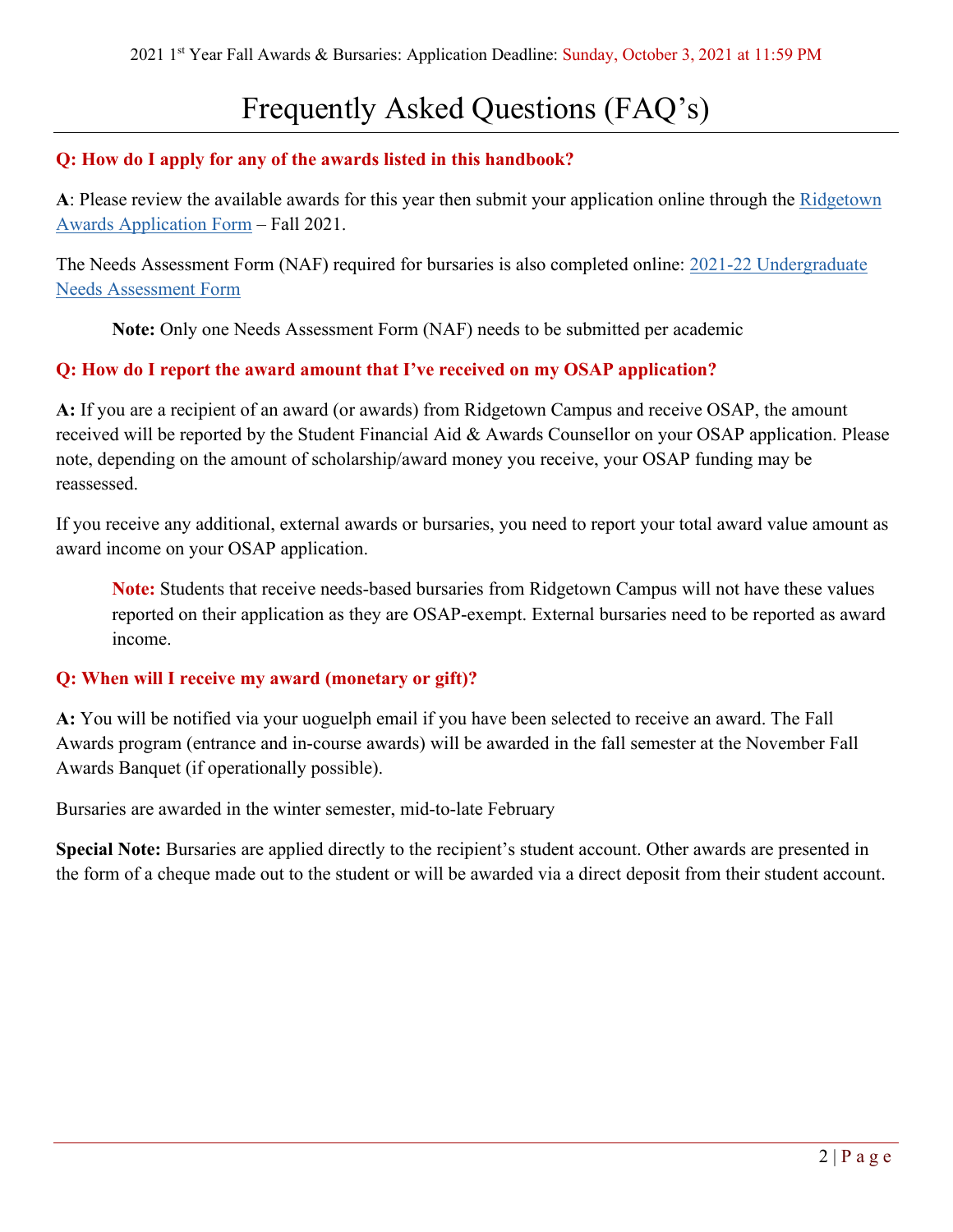| <b>Award Name</b>                                       | <b>Award Type</b> | Number of<br>Awards &<br>Value | Program         | <b>Description</b>                                                                                                                                                                               | Selection/<br><b>Application Criteria</b>                                                                                                                                                                                                                                                         | <b>Semester</b><br>Awarded |
|---------------------------------------------------------|-------------------|--------------------------------|-----------------|--------------------------------------------------------------------------------------------------------------------------------------------------------------------------------------------------|---------------------------------------------------------------------------------------------------------------------------------------------------------------------------------------------------------------------------------------------------------------------------------------------------|----------------------------|
| Wawanesa Insurance<br><b>Entrance Scholarships</b>      | Entrance          | 4 awards,<br>\$1,500 each      | All<br>Diplomas | Wawanesa established this award to<br>encourage and recognize outstanding citizens<br>in their communities who, like Wawanesa,<br>seek opportunities to give back.                               | <b>Application Form:</b><br>1) Impact of volunteer involvement on the<br>community                                                                                                                                                                                                                | Fall                       |
| Edwin Campbell Memorial<br>Entrance Scholarship<br>(RC) | Entrance          | 1 award at<br>\$500            | <b>DAGR</b>     | AGRIS Co-operative Ltd. offers a \$500<br>annual award to a student enrolled full-time<br>in the first year of the Associate Diploma in<br>Agriculture Program at the Ridgetown<br>Campus        | <b>Application Form:</b><br>1) Leadership/involvement in agricultural<br>extracurricular activities (ex. 4-H)<br>2) Work experience in agriculture<br>3) Volunteer experience in agricultural<br>activities<br>*Permanent address must be in Chatham-Kent,<br>Elgin, Lambton, or Middlesex County | Fall                       |
| Libro Agricultural Entrance<br>Scholarships<br>(E1156)  | Entrance          | 2 awards,<br>\$2,500 each      | <b>DAGR</b>     | The Libro Agricultural Entrance<br>Scholarships were created to recognize first<br>year agriculture diploma students who have<br>made a significant impact on others in their<br>home community. | <b>Application Form:</b><br>1) Community involvement and volunteerism<br>in your home community<br>2) Impact of community involvement on those<br>served<br>*Preference given to students whose<br>community involvement is within<br>Southwestern Ontario (Postal code starting<br>with $'N'$    | Fall                       |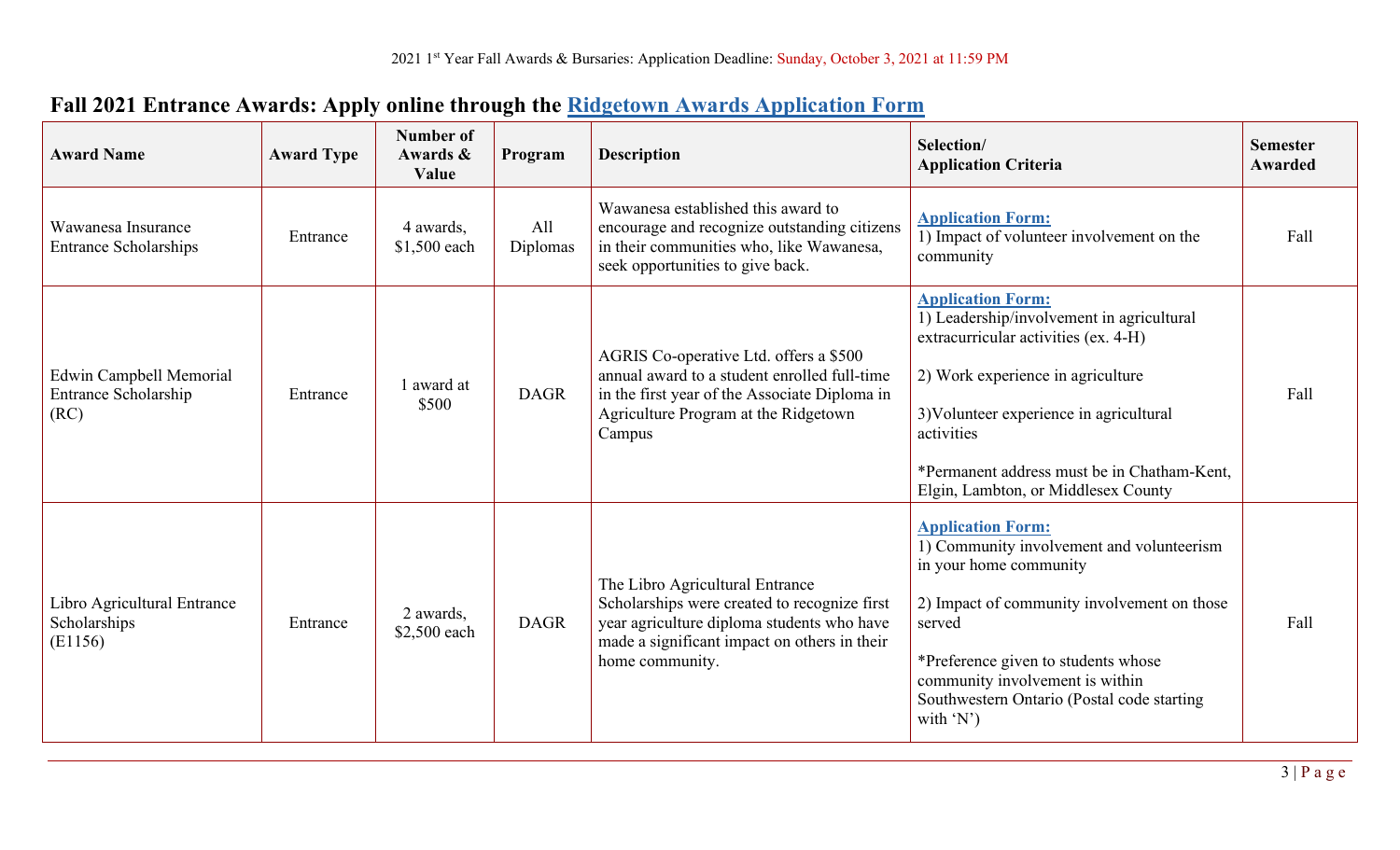| <b>Award Name</b>                                                 | <b>Award Type</b>                       | <b>Number of</b><br>Awards &<br>Value | Program                   | <b>Description</b>                                                                                                                                                                                                                                                                                       | Selection/<br><b>Application Criteria</b>                                                                                                                                                                                                    | <b>Semester</b><br><b>Awarded</b> |
|-------------------------------------------------------------------|-----------------------------------------|---------------------------------------|---------------------------|----------------------------------------------------------------------------------------------------------------------------------------------------------------------------------------------------------------------------------------------------------------------------------------------------------|----------------------------------------------------------------------------------------------------------------------------------------------------------------------------------------------------------------------------------------------|-----------------------------------|
| OAC '67A Memorial<br>Scholarships<br>(10921)                      | Financial<br>Needs-Based<br>Scholarship | 2 awards,<br>\$1,500 each             | <b>DAGR</b>               | This award is provided by the class of OAC<br>'67A to a first-year student in the Associate<br>Diploma in Agriculture.                                                                                                                                                                                   | <b>Application Form:</b><br>1) Leadership and involvement in the field of<br>agriculture through extracurricular activities,<br>part-time work, and/or volunteer work.                                                                       | Fall                              |
| William McGrail Entrance<br>Scholarship<br>(RC)                   | Entrance                                | award at<br>\$500                     | <b>DAGR</b>               | This award is provided in memory of the late<br>William McGrail to a first year Associate<br>Diploma in Agriculture student.                                                                                                                                                                             | 1) Needs Assessment Form (NAF)<br><b>Application Form:</b><br>2) Educational and employment background                                                                                                                                       | Fall                              |
| A.E. Wardlaw Memorial<br>Scholarship<br>(E0710)                   | Entrance                                | award at<br>\$500                     | <b>DENM</b>               | This award is provided by the estate of Mrs.<br>A.E. Wardlaw and directed by OAC to assist<br>a student entering their first year of the<br>Associate Diploma in Environmental<br>Management who has demonstrated<br>academic achievement and involvement in<br>extracurricular or community activities. | <b>Application Form:</b><br>1) Participation in extracurricular and<br>community activities                                                                                                                                                  | Fall                              |
| Henrike Foerster Memorial 4-<br>H Entrance Scholarship<br>(E0719) | Entrance                                | award at<br>\$500                     | <b>DVT</b><br><b>DVTA</b> | The family of Henrike Foerster, through 4-H<br>Ontario, has provided this \$500 scholarship<br>in memory of their daughter.                                                                                                                                                                              | <b>Application Form:</b><br>1) Involvement in past and/or current 4-H<br>activities<br>*Minimum admission average of 70%<br>*Preference given to students who have not<br>received another entrance scholarship and who<br>are from Ontario. | Fall                              |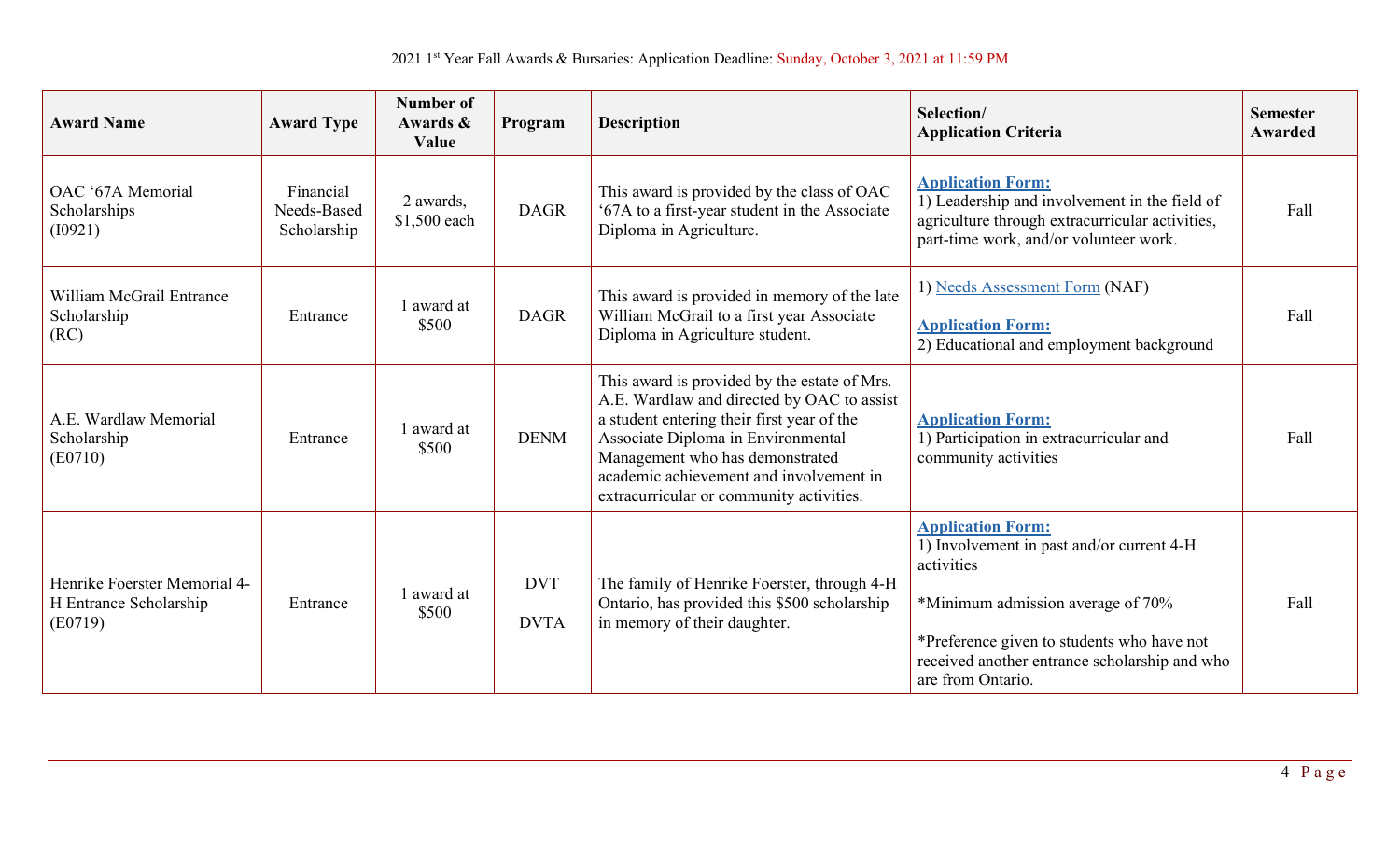2021 1<sup>st</sup> Year Fall Awards & Bursaries: Application Deadline: Sunday, October 3, 2021 at 11:59 PM

| <b>Award Name</b>                                         | <b>Award Type</b> | Number of<br>Awards &<br>Value | Program     | <b>Description</b>                                                                                                                                                                                                                                                                                                     | Selection/<br><b>Application Criteria</b>                                                                                | <b>Semester</b><br>Awarded |
|-----------------------------------------------------------|-------------------|--------------------------------|-------------|------------------------------------------------------------------------------------------------------------------------------------------------------------------------------------------------------------------------------------------------------------------------------------------------------------------------|--------------------------------------------------------------------------------------------------------------------------|----------------------------|
| Conestoga Meat Packers<br>Entrance Scholarship<br>(E0924) | Entrance          | award at<br>\$1,000            | <b>DAGR</b> | In recognition of Conestoga Meat Packers<br>association with the Agriculture (farming)<br>community, Conestoga Meat Packers Ltd.<br>has created the Conestoga Meat Packers<br>Entrance Scholarship. This scholarship<br>recognizes academic excellence and<br>encourages students to pursue studies in<br>Agriculture. | (Automatic Consideration)<br>1) Highest admission average of a student<br>entering the Associate Diploma in Agriculture. | Fall                       |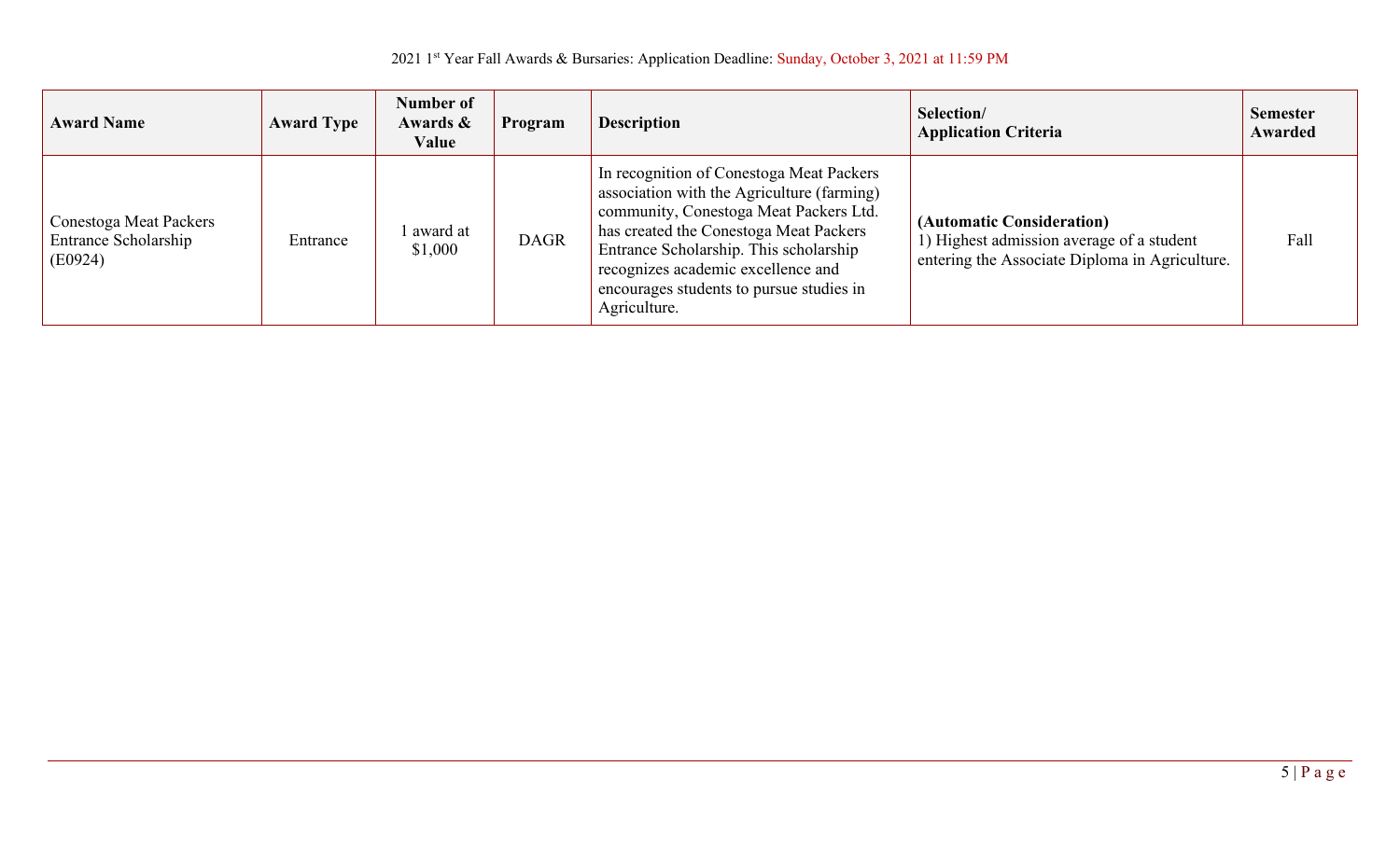## Financial Needs-Based Bursaries & Scholarships

### Application deadline of Friday October 1, 2021 at 11:59 PM.

- Financial Needs-Based Bursaries are awarded in mid-February of each academic year
- Application Requirements for Financial Needs-Based Bursaries:
	- □ **[Needs Assessment Form](https://uoguel.ph/ridgetown-naf) (NAF)**  only one NAF needs to be submitted per academic year
	- □ **Full-Time, Error-Free OSAP application** for the 2021-2022 academic year
	- □ **Online Application Form** (as needed; see bursary opportunity for application requirements)
- • By submitting a NAF, you will automatically be considered for any bursaries that only require a NAF as application.
- • Bursary funds are applied to a student's account first. In the event your student account is already paid in full, the credit on your account will be refunded to you by Student Financial Services
- The majority of bursaries listed in the chart below are not formally presented.
- For any bursaries that list 'Several Awards of Varying Amounts' as the value, there is a pool of money in the bursary's account that can be divided as seen fit between numerous students.

Ontario Student Opportunity Trust Fund/Ontario Trust for Student Support (OSOTF/OTSS) Selection Criteria

- These are Ontario government mandated selection terms that state the following:
	- 1) The recipient needs to be a Canadian citizen or permanent resident 2) They also must be an Ontario resident as defined by
	-

your full-time post-secondary studies, OR (a) having lived in Ontario for a period of at least 12 consecutive months up to the beginning of

your full-time post-secondary studies, OR<br>(b) the student's spouse/parent(s)/legal guardian(s)/official sponsor has lived in Ontario for at least 12 consecutive months up to the beginning of the current year's full-time post-secondary study period,

3) Financial need as determined by the University of Guelph's Financial Needs Assessment procedures.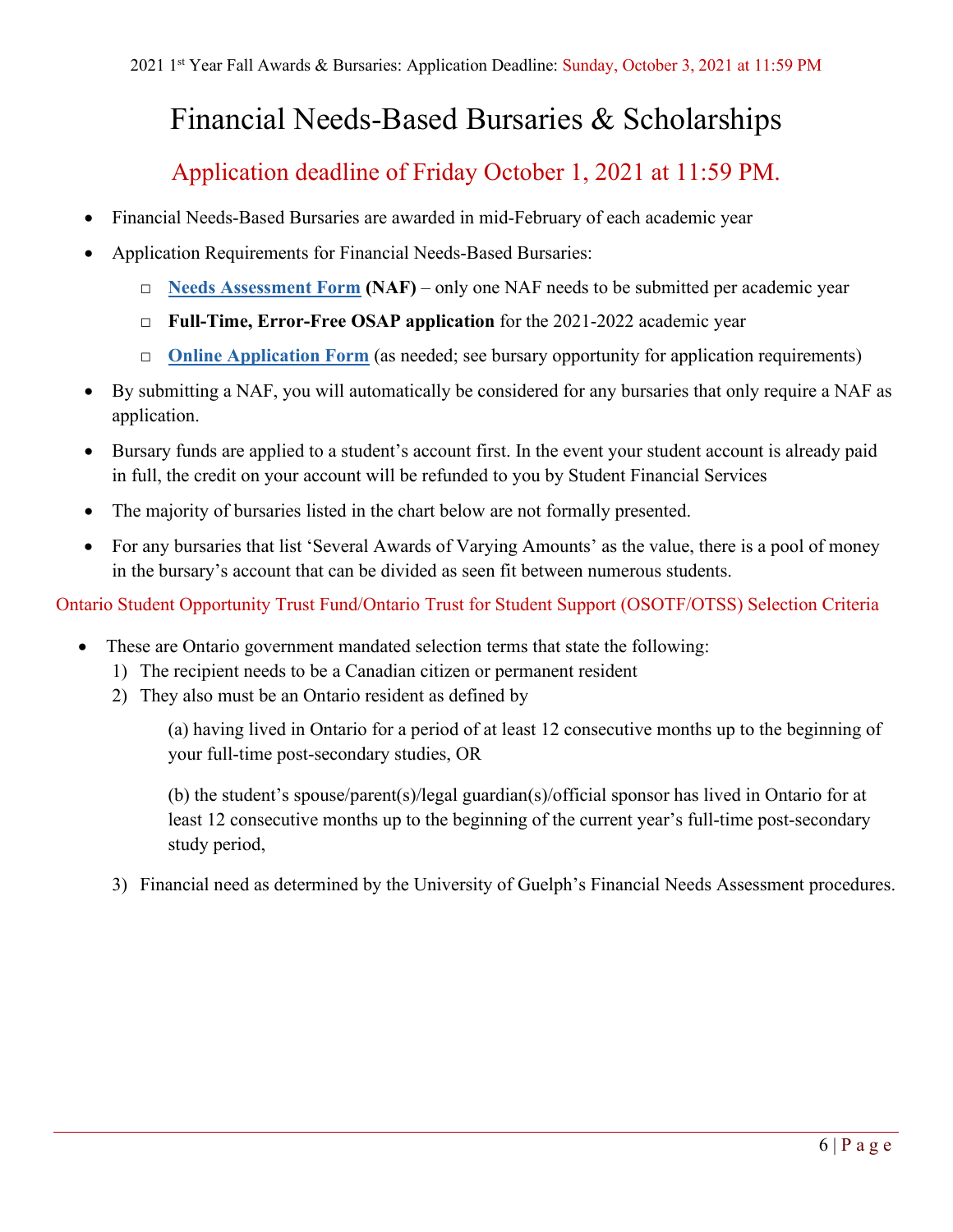| <b>Award Name</b>                                 | <b>Type</b>                             | <b>Number</b><br><b>Available</b> | Value                             | Program         | <b>Description</b>                                                                                                                                                                                                  | <b>Selection/Application Criteria</b>                                                                                                                                                                                                                                                                                                        | <b>Semester</b><br>Awarded |
|---------------------------------------------------|-----------------------------------------|-----------------------------------|-----------------------------------|-----------------|---------------------------------------------------------------------------------------------------------------------------------------------------------------------------------------------------------------------|----------------------------------------------------------------------------------------------------------------------------------------------------------------------------------------------------------------------------------------------------------------------------------------------------------------------------------------------|----------------------------|
| W.T. Ewen Entrance<br>Scholarships<br>(E4389)     | Financial<br>Needs-Based<br>Scholarship | 13                                | \$3,000<br>(\$1,500/<br>semester) | All<br>Diplomas | The estate of the late professor William<br>T. Ewen, an OAC faculty member who<br>taught soil science, provides entrance<br>scholarships to students entering an<br>OAC Associate Diploma program at<br>any campus. | 1) Needs Assessment Form (NAF)<br>2) Admission average of 70% or higher<br><b>Application Form:</b><br>1) Participation in extracurricular and/or<br>community activities<br>*Preference given to applicants from a farming<br>family in Ontario<br>*Student must also meet the Ontario government<br>mandated terms for an OSOTF/OTSS Award | Fall/<br>Winter            |
| OAC Diploma Alumni<br><b>Bursaries</b><br>(I3519) | <b>Bursary</b>                          | 10                                | \$1,000                           | All<br>Diplomas | The Guelph OAC Diploma Alumni<br>Group, with the aid of the Ontario<br>Government's OSOTF program, has<br>created awards of \$1,000 each for<br>students enrolled in any diploma<br>program offered by OAC.         | 1) Needs Assessment Form (NAF)<br>2) Minimum 60% cumulative average<br><b>Application Form:</b><br>1) Community participation and/or<br>extracurricular activities                                                                                                                                                                           | Winter                     |

## **2021-22 Financial Needs-Based Bursaries & Scholarships: Submit your [Needs Assessment Form](https://uoguel.ph/ridgetown-naf) Online (Only One NAF Required)**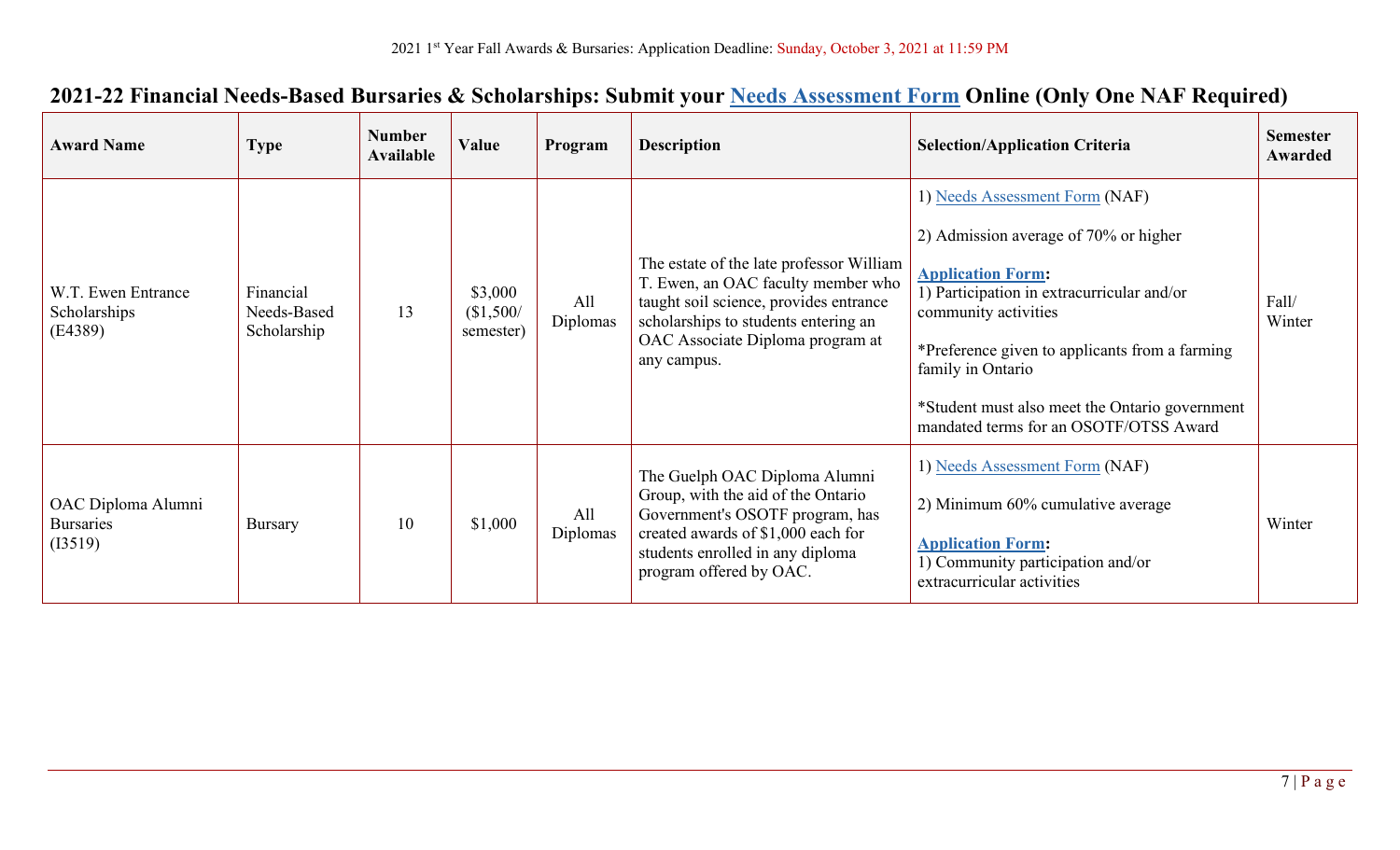| <b>Award Name</b>                                                            | <b>Type</b>    | <b>Number</b><br><b>Available</b> | Value              | Program         | <b>Description</b>                                                                                                                                                                                                                                                                                                                                                                    | <b>Selection/Application Criteria</b>                                                                                                                                                                                                                                                                                                                      | <b>Semester</b><br>Awarded |
|------------------------------------------------------------------------------|----------------|-----------------------------------|--------------------|-----------------|---------------------------------------------------------------------------------------------------------------------------------------------------------------------------------------------------------------------------------------------------------------------------------------------------------------------------------------------------------------------------------------|------------------------------------------------------------------------------------------------------------------------------------------------------------------------------------------------------------------------------------------------------------------------------------------------------------------------------------------------------------|----------------------------|
| John A.<br>Dalrymple/Dalrymple<br><b>Family Memorial Bursary</b><br>(I3100)  | <b>Bursary</b> |                                   | \$500              | <b>DAGR</b>     | In memory of John A. Dalrymple, and<br>OAC '35 graduate and long-time<br>Kemptville College staff member, and<br>the Dalrymple family, a \$500 bursary<br>has been established. Students enrolled<br>in the Associate Diploma in<br>Agriculture program with<br>demonstrated financial need at the<br>Ridgetown Campus are eligible.<br>Selection will be based on financial<br>need. | 1) Needs Assessment Form (NAF)<br><b>Application Form:</b><br>1) Participation in 4-H and/or strong community<br>involvement<br>*Preference given to students from Eastern<br>Ontario (counties of Prescott and Russell;<br>Stormont, Dundas & Glengarry; Lanark,<br>Renfrew, Leeds & Grenville; Frontenac, Lennox,<br>& Addington; and the City of Ottawa | Winter                     |
| <b>Beaver Foods ACCESS</b><br><b>Bursaries</b><br>(I3550)                    | <b>Bursary</b> | $\overline{2}$                    | \$500              | All<br>Diplomas | Beaver Foods Limited, with the aid of<br>the Ontario government's OSOTF<br>program, has donated funds to<br>establish two bursaries of \$500 which<br>will be provided for students with<br>demonstrated financial need who are<br>registered in semesters 1,2 or 3 in a<br>diploma program at Ridgetown<br>Campus                                                                    | 1) Needs Assessment Form (NAF)<br>*Students must also meet the Ontario government<br>mandated terms for an OSOTF Award                                                                                                                                                                                                                                     | Winter                     |
| Caisses Populaires<br><b>L'Ontario ACCESS</b><br><b>Bursaries</b><br>(I3583) | <b>Bursary</b> | Several                           | Varying<br>Amounts | All<br>Diplomas | Access Bursaries Caisses populaires de<br>l'Ontario, supported by the Program<br>Trust Fund for students in Ontario,<br>supports students registered in any<br>associate diploma at Ridgetown<br>Campus who demonstrate financial<br>need                                                                                                                                             | 1) Needs Assessment Form (NAF)<br>*Preference to students who speak French as their<br>first language (please include a note with your<br>application disclosing if applicable)                                                                                                                                                                            | Winter                     |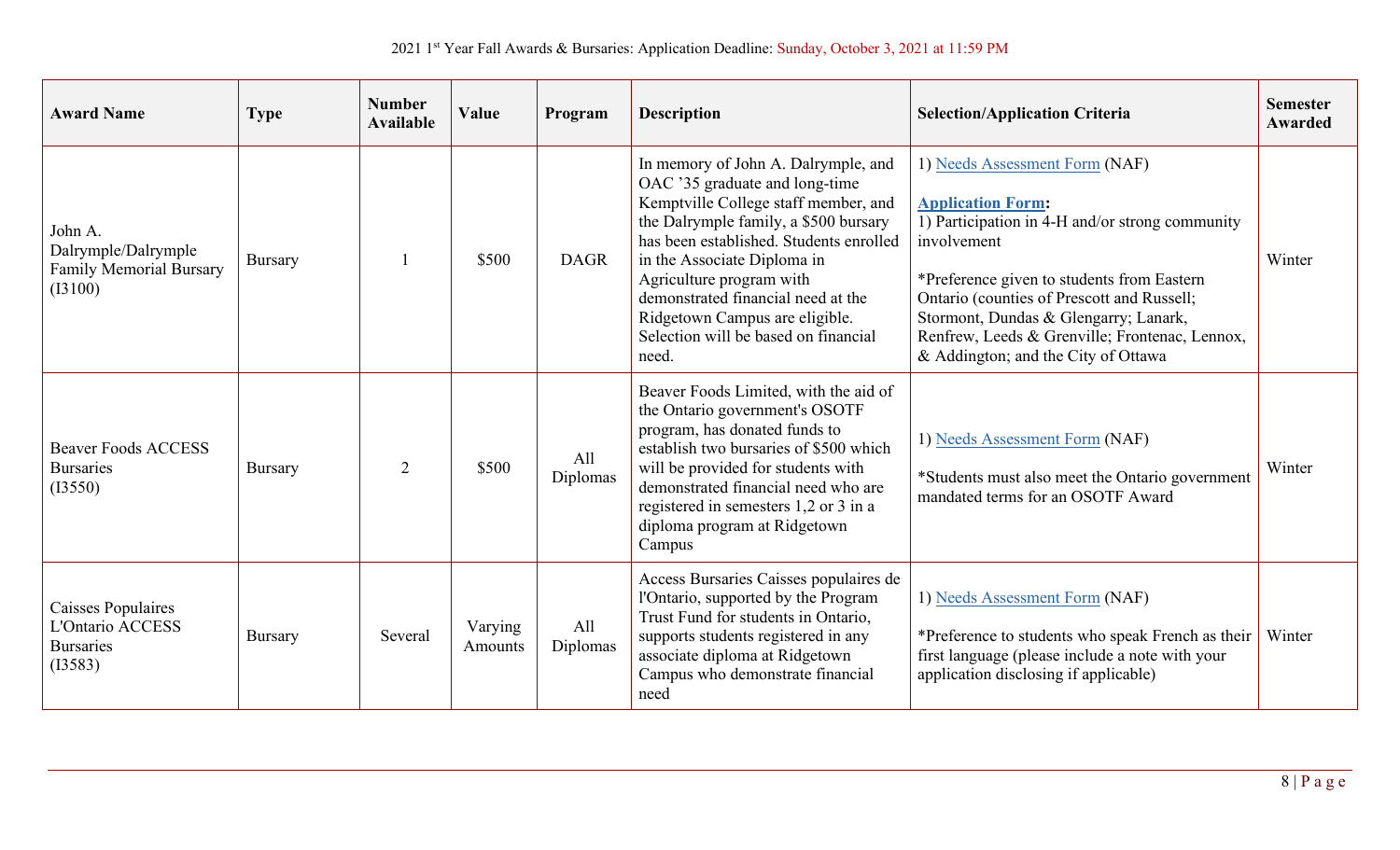| <b>Award Name</b>                                                                   | <b>Type</b>    | <b>Number</b><br><b>Available</b> | Value              | Program         | <b>Description</b>                                                                                                                                                                                                                                                                                                                                         | <b>Selection/Application Criteria</b>                                                                                                                                                                                                                                                                                                                    | <b>Semester</b><br>Awarded |
|-------------------------------------------------------------------------------------|----------------|-----------------------------------|--------------------|-----------------|------------------------------------------------------------------------------------------------------------------------------------------------------------------------------------------------------------------------------------------------------------------------------------------------------------------------------------------------------------|----------------------------------------------------------------------------------------------------------------------------------------------------------------------------------------------------------------------------------------------------------------------------------------------------------------------------------------------------------|----------------------------|
| Dave Millard Bursaries<br>(I3081)                                                   | <b>Bursary</b> | $\overline{2}$                    | \$1,500            | All<br>Diplomas | Demonstrated Financial need.<br>Preference given to students from the<br>Municipality of Chatham-Kent, tenable<br>with other awards                                                                                                                                                                                                                        | 1) Needs Assessment Form (NAF)<br>*Preference to students from Chatham-Kent                                                                                                                                                                                                                                                                              | Winter                     |
| <b>Eastern Ontario ACCESS</b><br><b>Bursaries</b><br>(I3581)                        | <b>Bursary</b> | Several                           | Varying<br>Amounts | All<br>Diplomas | The student must meet the Ontario<br>Government mandated terms for an<br>OSOTF / OTSS Award. Selection will<br>be based on financial need and can be<br>registered in any associate diploma<br>program.                                                                                                                                                    | 1) Needs Assessment Form (NAF)<br>*Preference given to students from Eastern<br>Ontario (counties of Prescott and Russell;<br>Stormont, Dundas & Glengarry; Lanark,<br>Renfrew, Leeds & Grenville; Frontenac, Lennox,<br>& Addington; and the City of Ottawa<br>*Student must also meet the Ontario government<br>mandated terms for an OSOTF/OTSS Award | Winter                     |
| H.J. Heinz Ltd. ACCESS<br><b>Bursaries</b><br>(I3553)                               | In-Course      | 2                                 | \$400.00           | All<br>Diplomas | Students must meet the government<br>mandated terms for receipt of an<br>OSOTF award. Open to students in<br>semesters 1,2,3 studying in any<br>associate diploma program at<br>Ridgetown Campus. Students will be<br>selected on the basis of financial need.<br>Preference will be given to students<br>studying fruit and vegetable crop<br>production. | 1) Needs Assessment Form (NAF)<br>2) Registered in semester $1, 2$ , or 3<br>*Preference given to students with an interest in<br>fruit and/or vegetable production (list courses of<br>study when applying)<br>*Student must also meet the Ontario government<br>mandated terms for an OSOTF/OTSS Award                                                 | Winter                     |
| <b>Howard Mutual Fire</b><br><b>Insurance ACCESS</b><br><b>Bursaries</b><br>(I3554) | <b>Bursary</b> | Several                           | Varying<br>Amounts | All<br>Diplomas | The ACCESS bursaries are based on<br>financial need. Students applying must<br>be passing at mid-term in order to be<br>considered for this bursary. Students<br>must meet the OSOTF terms, and this                                                                                                                                                       | 1) Needs Assessment Form (NAF)<br>2) Good academic standing at midterm<br>3) Registered in semester 1, 2, or 3                                                                                                                                                                                                                                           | Winter                     |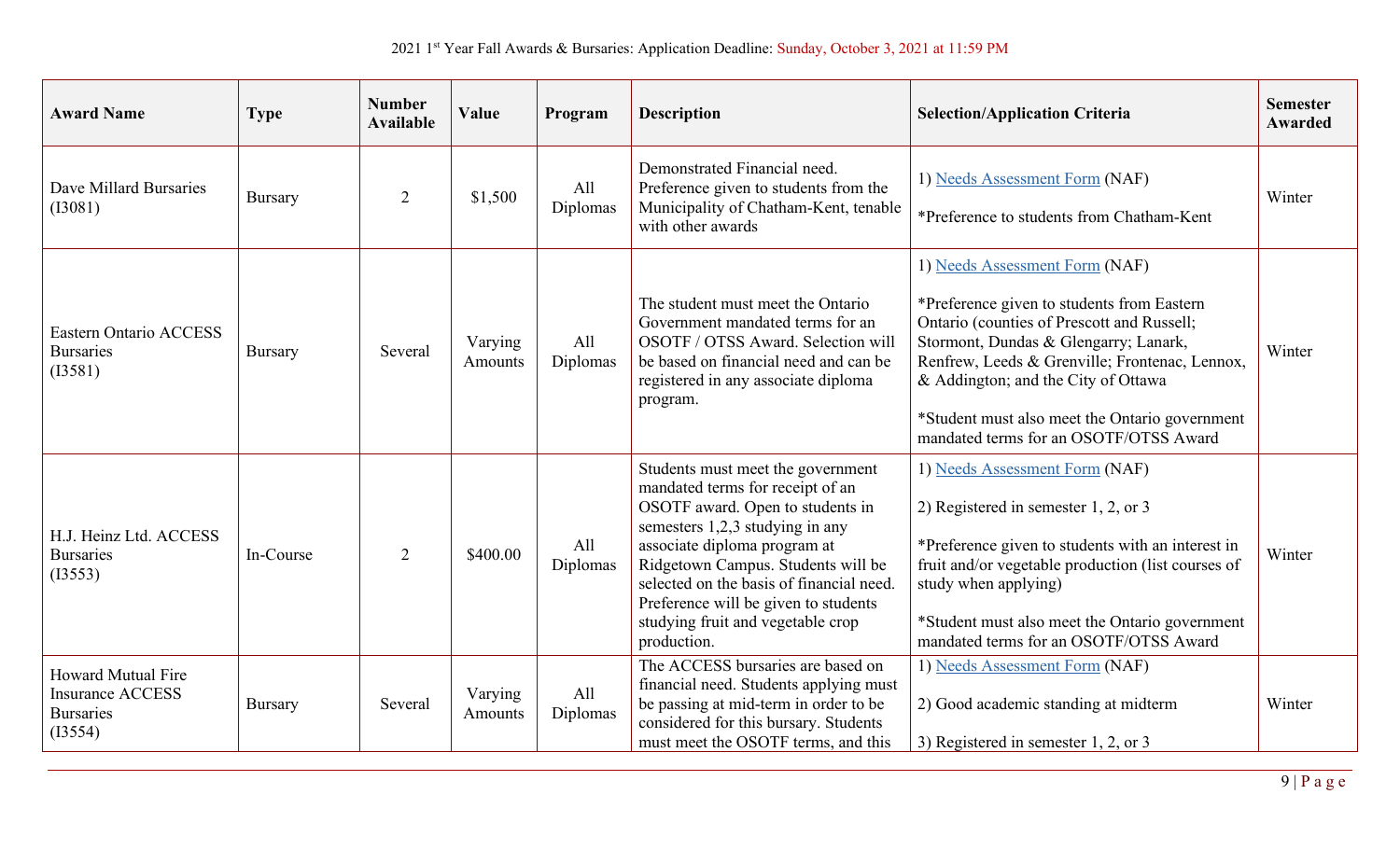| <b>Award Name</b>                                           | <b>Type</b>    | <b>Number</b><br><b>Available</b> | Value              | Program         | <b>Description</b>                                                                                                                                                                                                                                                                                                                                                                             | <b>Selection/Application Criteria</b>                                                                                                                                                                                                                                                                 | <b>Semester</b><br>Awarded |
|-------------------------------------------------------------|----------------|-----------------------------------|--------------------|-----------------|------------------------------------------------------------------------------------------------------------------------------------------------------------------------------------------------------------------------------------------------------------------------------------------------------------------------------------------------------------------------------------------------|-------------------------------------------------------------------------------------------------------------------------------------------------------------------------------------------------------------------------------------------------------------------------------------------------------|----------------------------|
|                                                             |                |                                   |                    |                 | award is open to students in semesters<br>1,2,3 who are registered in a diploma<br>program at the Ridgetown Campus.                                                                                                                                                                                                                                                                            | *Students must also meet the Ontario government<br>mandated terms for an OSOTF award                                                                                                                                                                                                                  |                            |
| Hugh Wilkinson Memorial<br><b>Bursaries</b><br>(I3555)      | Bursary        | Several                           | Varying<br>Amounts | All<br>Diplomas | Students registered in any associate<br>diploma program at the University of<br>Guelph, Ridgetown Campus. Selection<br>will be based on Financial Need.                                                                                                                                                                                                                                        | 1) Needs Assessment Form (NAF)<br>*Preference given to students from Oxford or<br>Norfolk county<br>*Students must also meet the Ontario government<br>mandated terms for an OTSS Award                                                                                                               | Winter                     |
| Jean & Phyllis Parsons<br><b>Memorial Awards</b><br>(I3088) | In-Course      | Several                           | Varying<br>Amounts | All<br>Diplomas | Students registered in any semester of<br>an Associate Diploma program at the<br>Ridgetown Campus with demonstrated<br>financial need.                                                                                                                                                                                                                                                         | 1) Needs Assessment Form (NAF)                                                                                                                                                                                                                                                                        | Winter                     |
| Kemptville Alumni<br><b>ACCESS Scholarships</b><br>(14407)  | <b>Bursary</b> | $\overline{2}$                    | \$750.00           | All<br>Diplomas | The Kemptville College Alumni<br>Association, with the aid of the Ontario<br>government's OSOTF program,<br>provides awards to students with<br>demonstrated financial need. Students<br>registered in any Associate Diploma<br>program at Ridgetown Campus who<br>have a minimum of 70% cumulative<br>average are eligible for these awards.<br>Selection will be based on Financial<br>Need. | 1) Needs Assessment Form (NAF)<br>2) Minimum cumulative average of 70%<br>*Preference given to students from Eastern<br>Ontario (counties of Prescott and Russell;<br>Stormont, Dundas & Glengarry; Lanark,<br>Renfrew, Leeds & Grenville; Frontenac, Lennox,<br>& Addington; and the City of Ottawa) | Winter                     |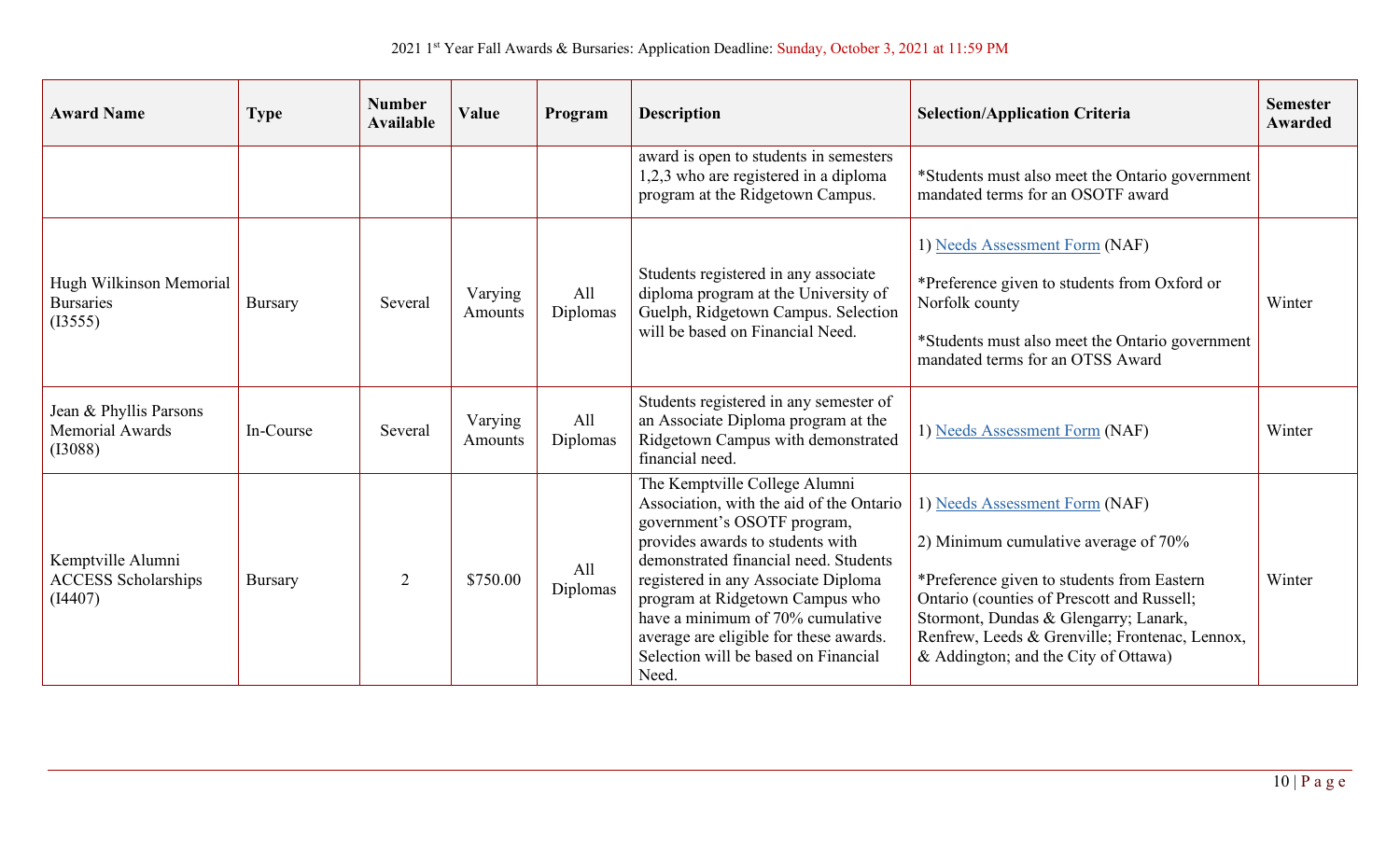| <b>Award Name</b>                                                                 | <b>Type</b>    | <b>Number</b><br><b>Available</b> | Value              | Program         | <b>Description</b>                                                                                                                                                                                                                                                                                                                                                                    | <b>Selection/Application Criteria</b>                                                                                                                                                                                                                                                                                                                     | <b>Semester</b><br>Awarded |
|-----------------------------------------------------------------------------------|----------------|-----------------------------------|--------------------|-----------------|---------------------------------------------------------------------------------------------------------------------------------------------------------------------------------------------------------------------------------------------------------------------------------------------------------------------------------------------------------------------------------------|-----------------------------------------------------------------------------------------------------------------------------------------------------------------------------------------------------------------------------------------------------------------------------------------------------------------------------------------------------------|----------------------------|
| <b>Ontario Burley Tobacco</b><br><b>Growers Bursaries</b><br>(13559)              | <b>Bursary</b> | Several                           | Varying<br>Amounts | All<br>Diplomas | Students must meet the government<br>mandated terms for receipt of an<br>OSOTF Award. Students who have<br>demonstrated an interest in crop<br>science will be selected based on<br>financial need.                                                                                                                                                                                   | 1) Needs Assessment Form (NAF)<br>2) Interest in crop science<br>*Students must also meet the Ontario government<br>mandated terms for an OSOTF/OTSS Award                                                                                                                                                                                                | Winter                     |
| <b>Ottawa Valley Seed</b><br><b>Growers ACCESS</b><br><b>Bursaries</b><br>(I3577) | <b>Bursary</b> | Several                           | Varying<br>Amounts | All<br>Diplomas | The Ottawa Valley Seed Growers<br>Association and the Ontario<br>Government OSOTF program provide<br>these bursaries to students registered in<br>any Associate Diploma program at<br>Ridgetown Campus. Selection will be<br>based on Financial Need.                                                                                                                                 | 1) Needs Assessment Form (NAF)<br>*Preference given to students from Eastern<br>Ontario (counties of Prescott and Russell;<br>Stormont, Dundas & Glengarry; Lanark,<br>Renfrew, Leeds & Grenville; Frontenac, Lennox,<br>& Addington; and the City of Ottawa<br>*Students must also meet the Ontario government<br>mandated terms for an OSOTF/OTSS Award | Winter                     |
| Pioneer Hi-Bred ACCESS<br><b>Bursaries</b><br>(I3563)                             | <b>Bursary</b> | Several                           | Varying<br>Amounts | All<br>Diplomas | These ACCESS bursaries are based on<br>financial need. Students applying must<br>be passing at mid-term in order to be<br>considered for a bursary. Students must<br>meet the OSOTF terms, and this award<br>is open to students in semesters $1,2,3$<br>who are registered in a diploma<br>program at the Ridgetown Campus.<br>Students will be selected based on<br>financial need. | 1) Needs Assessment Form (NAF)<br>2) Passing at midterm<br>3) Registered in semesters 1, 2, or 3<br>*Students must also meet the Ontario government<br>mandated terms for an OSOTF/OTSS Award                                                                                                                                                             | Winter                     |
| Ridgetown Rotary Club<br><b>ACCESS Bursaries</b><br>(13563)                       | <b>Bursary</b> | Several                           | Varying<br>Amounts | All<br>Diplomas | Students must meet the government<br>mandated terms for receipt of an<br>OSOTF award. Open to students in<br>semesters 1,2,3 studying any associate                                                                                                                                                                                                                                   | 1) Needs Assessment Form (NAF)<br>2)Registered in semester $1, 2$ , or 3                                                                                                                                                                                                                                                                                  | Winter                     |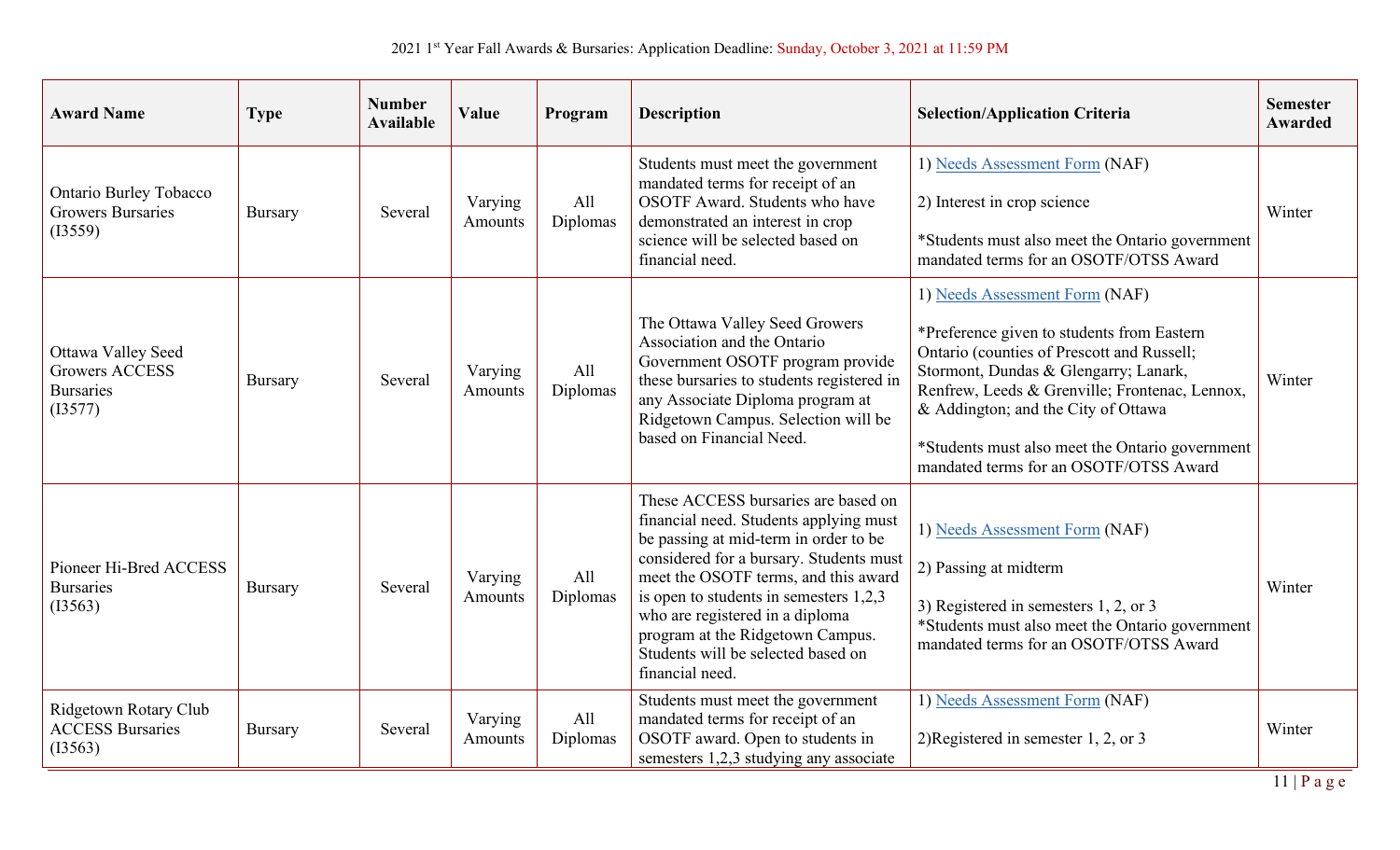| <b>Award Name</b>                               | <b>Type</b>    | <b>Number</b><br><b>Available</b> | Value              | Program         | <b>Description</b>                                                                                                                                                                                                                                                                                 | <b>Selection/Application Criteria</b>                                                                                                                                                                                                                                                                                                                    | <b>Semester</b><br>Awarded |
|-------------------------------------------------|----------------|-----------------------------------|--------------------|-----------------|----------------------------------------------------------------------------------------------------------------------------------------------------------------------------------------------------------------------------------------------------------------------------------------------------|----------------------------------------------------------------------------------------------------------------------------------------------------------------------------------------------------------------------------------------------------------------------------------------------------------------------------------------------------------|----------------------------|
|                                                 |                |                                   |                    |                 | diploma program at Ridgetown<br>Campus. Students will be selected on<br>the basis of financial need.                                                                                                                                                                                               | *Preference given to students from Ridgetown or<br>the surrounding area                                                                                                                                                                                                                                                                                  |                            |
|                                                 |                |                                   |                    |                 |                                                                                                                                                                                                                                                                                                    | *Student must also meet the Ontario government<br>mandated terms for an OSOTF/OTSS Award                                                                                                                                                                                                                                                                 |                            |
| Robert Dobson<br>Scholarships<br>(I4397)        | <b>Bursary</b> | Several                           | Varying<br>Amounts | All<br>Diplomas | The estate of Robert Dobson, with the<br>aid of the Ontario Government's<br>OSOTF program, provides these<br>bursaries to students who have<br>demonstrated financial need.                                                                                                                        | 1) Needs Assessment Form (NAF)<br>*Preference given to students from Eastern<br>Ontario (counties of Prescott and Russell;<br>Stormont, Dundas & Glengarry; Lanark,<br>Renfrew, Leeds & Grenville; Frontenac, Lennox,<br>& Addington; and the City of Ottawa<br>*Student must also meet the Ontario government<br>mandated terms for an OSOTF/OTSS Award | Winter                     |
| Rod Odell ACCESS<br><b>Bursaries</b><br>(13576) | <b>Bursary</b> | Several                           | Varying<br>Amounts | All<br>Diplomas | The Kemptville College Alumni<br>Association in recognition of Rod<br>Odell, with the aid of the Ontario<br>government's OSOTF program, to<br>students registered in any Associate<br>Diploma at Ridgetown Campus who<br>demonstrate financial need. Selection<br>will be based on Financial Need. | 1) Needs Assessment Form (NAF)<br>*Preference given to students from Eastern<br>Ontario (counties of Prescott and Russell;<br>Stormont, Dundas & Glengarry; Lanark,<br>Renfrew, Leeds & Grenville; Frontenac, Lennox,<br>& Addington; and the City of Ottawa<br>*Student must also meet the Ontario government<br>mandated terms for an OSOTF/OTSS Award | Winter                     |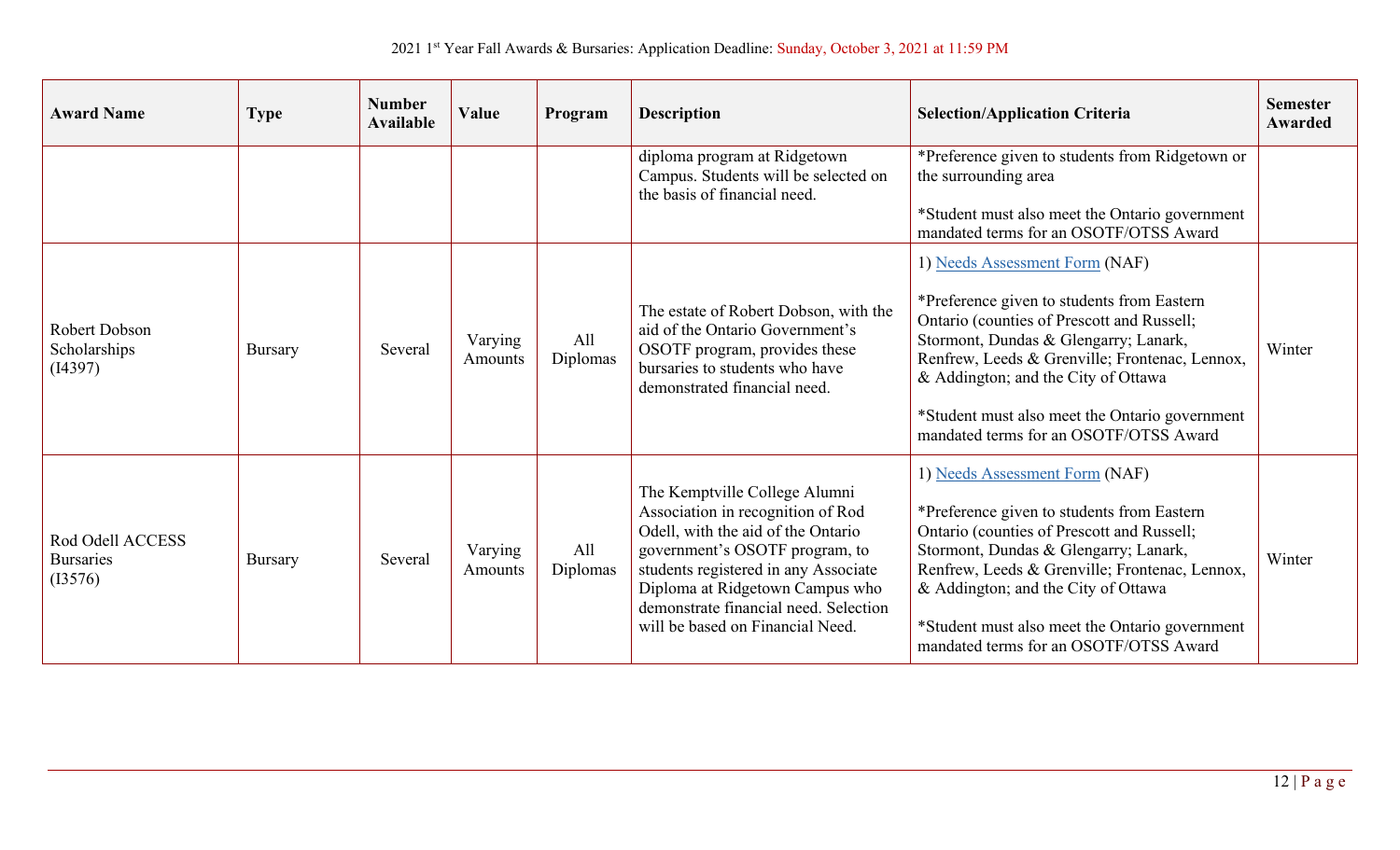| <b>Award Name</b>                                            | <b>Type</b>    | <b>Number</b><br><b>Available</b> | Value              | Program         | <b>Description</b>                                                                                                                                                                                                                                                                               | <b>Selection/Application Criteria</b>                                                                                  | <b>Semester</b><br><b>Awarded</b> |
|--------------------------------------------------------------|----------------|-----------------------------------|--------------------|-----------------|--------------------------------------------------------------------------------------------------------------------------------------------------------------------------------------------------------------------------------------------------------------------------------------------------|------------------------------------------------------------------------------------------------------------------------|-----------------------------------|
| <b>Westag Bursaries</b><br>(13563)                           | <b>Bursary</b> | Several                           | Varying<br>Amounts | All<br>Diplomas | Friends and alumni of Ridgetown<br>Campus, with the aid of the OSOTF<br>program, have donated funds to<br>establish bursaries which will be<br>provided to students registered in<br>semesters 1,2, or 3 at Ridgetown<br>Campus with demonstrated financial<br>need.                             | 1) Needs Assessment Form (NAF)<br>2) Registered in semester $1, 2$ , or 3<br>*Preference given to agriculture students | Winter                            |
| <b>CIBC</b> Ridgetown<br><b>ACCESS Bursary</b><br>(I3552)    | <b>Bursary</b> | Several                           | Varying<br>Amounts | <b>DAGR</b>     | Eligibility: Students must meet the<br>government mandated terms for receipt<br>of an OSOTF award. Open to students<br>in semesters 1,2 or 3 studying the<br>diploma in agriculture program at<br>Ridgetown Campus. Selection Criteria:<br>Students will be selected based on<br>financial need. | 1) Needs Assessment Form (NAF)<br>*Students must also meet the Ontario government<br>mandated terms for an OSOTF award | Winter                            |
| <b>Ed Stacey Bursary</b><br>(I3090)                          | <b>Bursary</b> |                                   | \$1,000            | <b>DAGR</b>     | Ed Stacey, a 1958 Associate Diploma<br>graduate, has provided a bursary of<br>\$1000 to a student registered in the<br>Associate Diploma in Agriculture<br>Program. Selection will be based on<br>financial need.                                                                                | 1) Needs Assessment Form (NAF)                                                                                         | Winter                            |
| <b>Eric Denotter Memorial</b><br><b>Bursaries</b><br>(10394) | <b>Bursary</b> |                                   | \$500              | <b>DAGR</b>     | Students enrolled full time in the first<br>year of the Associate Diploma in<br>Agriculture program at Ridgetown<br>Campus. Selection based on Financial<br>Need.                                                                                                                                | 1) Needs Assessment Form (NAF)                                                                                         | Winter                            |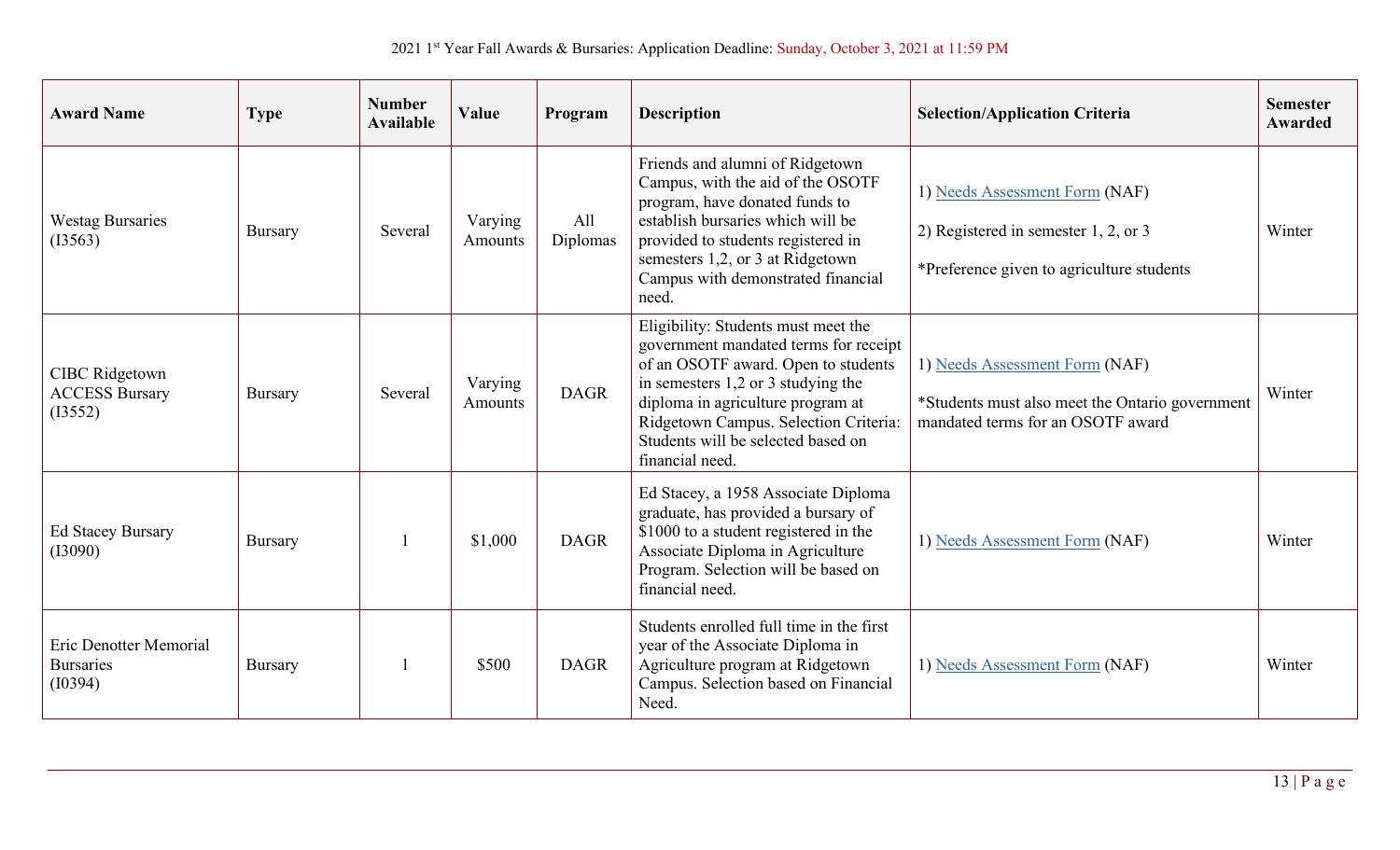| <b>Award Name</b>                                           | <b>Type</b>    | <b>Number</b><br><b>Available</b> | Value | Program                    | <b>Description</b>                                                                                                                                                                                                                                                                                                                                                                                                                                | <b>Selection/Application Criteria</b>                                                                                                                              | <b>Semester</b><br>Awarded |
|-------------------------------------------------------------|----------------|-----------------------------------|-------|----------------------------|---------------------------------------------------------------------------------------------------------------------------------------------------------------------------------------------------------------------------------------------------------------------------------------------------------------------------------------------------------------------------------------------------------------------------------------------------|--------------------------------------------------------------------------------------------------------------------------------------------------------------------|----------------------------|
| John C. Lee Bursary<br>(I3070)                              | <b>Bursary</b> |                                   | \$300 | <b>DAGR</b>                | First year student in Diploma in<br>Agriculture Program at Ridgetown<br>Campus. Selection criteria: Greatest<br>financial need.                                                                                                                                                                                                                                                                                                                   | 1) Needs Assessment Form (NAF)                                                                                                                                     | Winter                     |
| Kent Federation of<br><b>Agriculture Bursary</b><br>(I3557) | In-Course      |                                   | \$250 | <b>DAGR</b>                | Students must meet the government<br>mandated terms for receipt of an<br>OSOTF award. Open to students in<br>semesters 1,2,3 studying the diploma<br>in agriculture program at Ridgetown<br>Campus. Selection Criteria: students<br>will be selected on the basis of<br>financial need.                                                                                                                                                           | 1) Needs Assessment Form (NAF)<br>*Preference to students from Kent County<br>*Students must also meet the Ontario government<br>mandated terms for an OSOTF award | Winter                     |
| Laprise Farms Ltd.<br><b>ACCESS Bursary</b><br>(I3558)      | <b>Bursary</b> |                                   | \$500 | <b>DAGR</b><br><b>DHRT</b> | Laprise Farms Ltd., with the aid of the<br>Ontario government's OSOTF<br>program, has donated funds to<br>establish this bursary for incoming<br>Associate Diploma students at<br>Ridgetown campus who have an<br>interest in crop and/or horticultural<br>science. Students registered in<br>semesters 1 or 2 of the Associate<br>Diploma in Agriculture or<br>Horticulture programs who<br>demonstrate financial need are eligible<br>to apply. | 1) Needs Assessment Form (NAF)<br>*Preference to students from Kent County<br>*Students must also meet the Ontario government<br>mandated terms for an OSOTF award | Winter                     |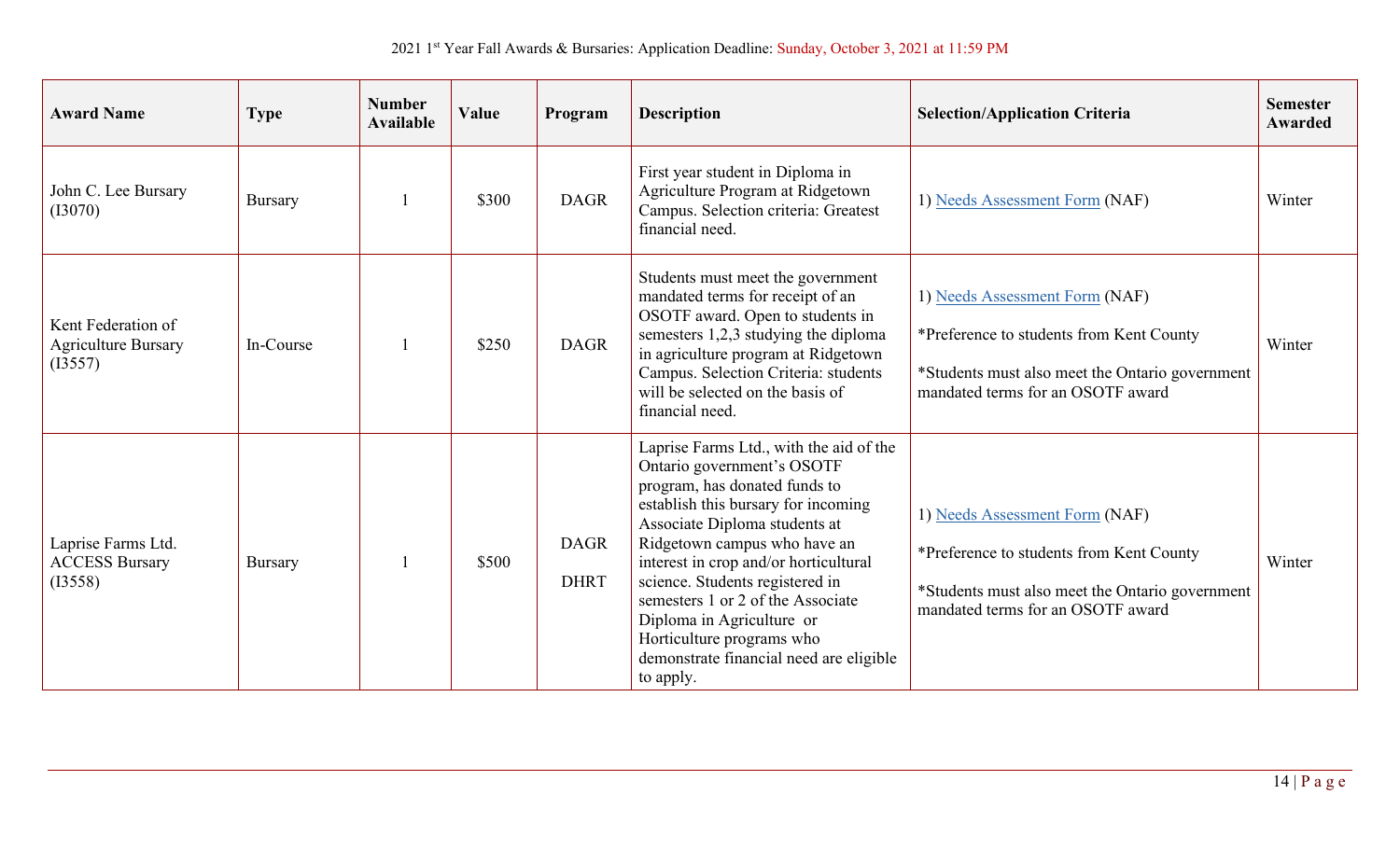| <b>Award Name</b>                                                                   | <b>Type</b>    | <b>Number</b><br><b>Available</b> | Value              | Program     | <b>Description</b>                                                                                                                                                                                                                                                | <b>Selection/Application Criteria</b>                                                                                                                                                         | <b>Semester</b><br>Awarded |
|-------------------------------------------------------------------------------------|----------------|-----------------------------------|--------------------|-------------|-------------------------------------------------------------------------------------------------------------------------------------------------------------------------------------------------------------------------------------------------------------------|-----------------------------------------------------------------------------------------------------------------------------------------------------------------------------------------------|----------------------------|
| Ontario Vegetable<br>Growers' Marketing<br><b>ACCESS Bursaries</b><br>(I3561)       | <b>Bursary</b> | Several                           | Varying<br>Amounts | <b>DAGR</b> | Open to students in semesters $1,2,3$<br>studying in the agriculture diploma<br>program at Ridgetown Campus.<br>Students will be selected on the basis<br>of financial need. Preference will be<br>given to students with an interest in<br>vegetable production. | 1) Needs Assessment Form (NAF)<br>*Preference to students with an interest in<br>vegetable production<br>*Students must also meet the Ontario government<br>mandated terms for an OSOTF award | Winter                     |
| Ontario Seed Corn<br>Growers' Marketing Board<br><b>ACCESS Bursaries</b><br>(13564) | <b>Bursary</b> | Several                           | Varying<br>Amounts | <b>DAGR</b> | Students must meet the government<br>mandated terms for receipt of an<br>OSOTF award. Open to students in<br>semesters 1,2,3 studying the diploma<br>in agriculture program at Ridgetown<br>Campus.                                                               | 1) Needs Assessment Form (NAF)<br>*Preference to students with an interest in crop<br>science<br>*Students must also meet the Ontario government<br>mandated terms for an OSOTF/OTSS Award    | Winter                     |
| Ontario Soybean Growers'<br>Marketing Board<br><b>ACCESS Bursary</b><br>(13560)     | <b>Bursary</b> |                                   | \$500              | <b>DAGR</b> | Open to students in semesters $1,2$ or 3<br>studying the diploma in agriculture<br>program at Ridgetown Campus.<br>Students will be selected based on<br>financial need.                                                                                          | 1) Needs Assessment Form (NAF)<br>*Student must also meet the Ontario government<br>mandated terms for an OSOTF/OTSS Award                                                                    | Winter                     |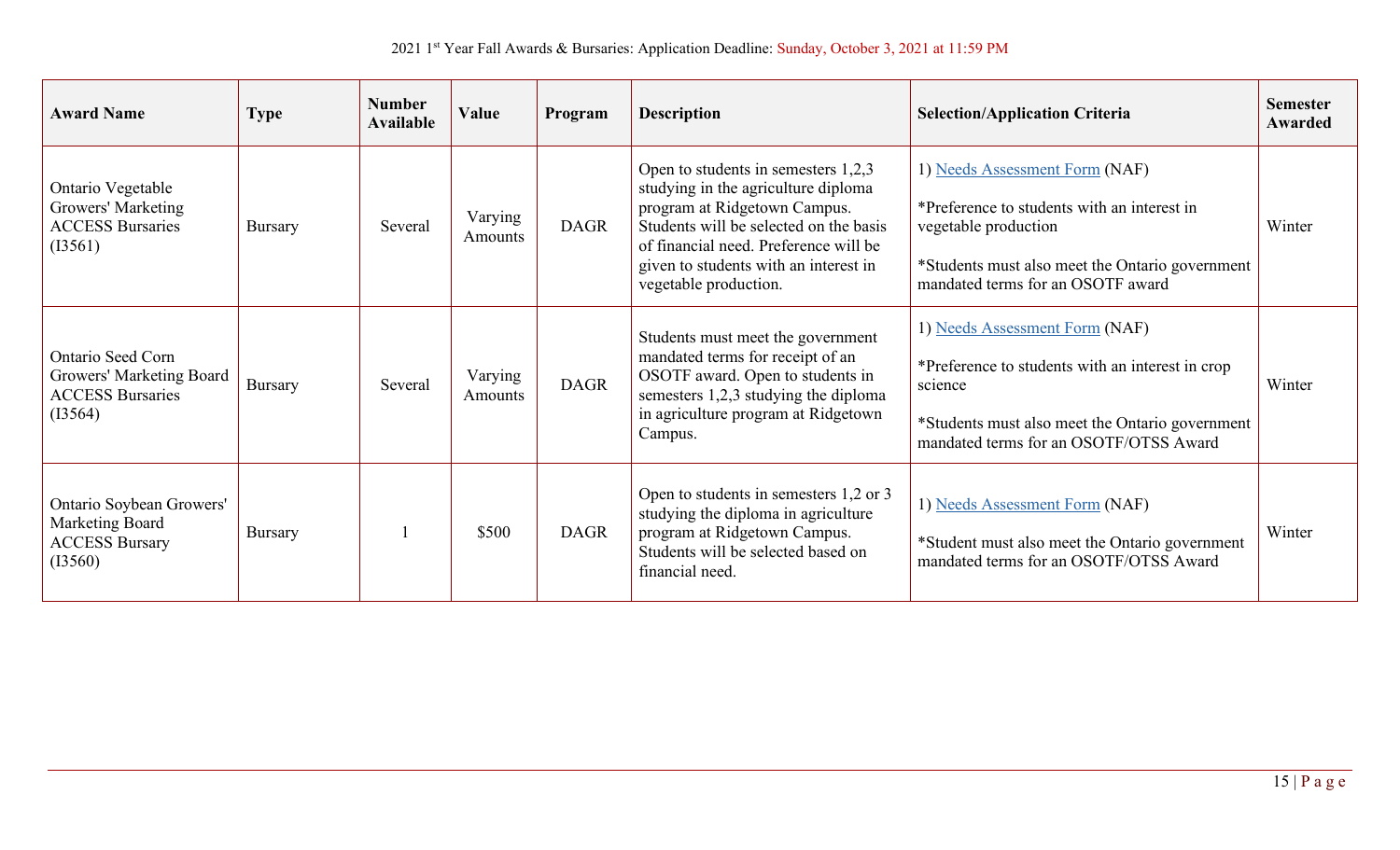| <b>Award Name</b>                                                   | <b>Type</b>                             | <b>Number</b><br><b>Available</b> | Value              | Program     | <b>Description</b>                                                                                                                                                                                                                                                                                                                   | <b>Selection/Application Criteria</b>                                                                                                                                                                                                                                                                                                                                                                                              | <b>Semester</b><br>Awarded |
|---------------------------------------------------------------------|-----------------------------------------|-----------------------------------|--------------------|-------------|--------------------------------------------------------------------------------------------------------------------------------------------------------------------------------------------------------------------------------------------------------------------------------------------------------------------------------------|------------------------------------------------------------------------------------------------------------------------------------------------------------------------------------------------------------------------------------------------------------------------------------------------------------------------------------------------------------------------------------------------------------------------------------|----------------------------|
| <b>Ottawa Valley Seed</b><br>Growers ACCESS<br>Scholarships         | Financial<br>Needs-Based<br>Scholarship | Several                           | Varying<br>Amounts | <b>DAGR</b> | The Ottawa Valley Seed Growers<br>Association and the Ontario<br>Government OSOTF program provide<br>these scholarships to students with a<br>minimum cumulative average of 70%<br>registered in the Associate Diploma in<br>Agriculture at Ridgetown Campus.                                                                        | 1) Needs Assessment Form (NAF)<br>2) Highest academic achievement (minimum<br>cumulative average of 70%)<br>*Preference given to students from Eastern<br>Ontario (counties of Prescott and Russell;<br>Stormont, Dundas & Glengarry; Lanark,<br>Renfrew, Leeds & Grenville; Frontenac, Lennox,<br>& Addington; and the City of Ottawa<br>*Student must also meet the Ontario government<br>mandated terms for an OSOTF/OTSS Award | Winter                     |
| Ottawa-Carleton Plowing<br><b>Match ACCESS Bursaries</b><br>(14398) | Bursary                                 | 4                                 | \$500              | <b>DAGR</b> | The Ottawa-Carleton 1983<br><b>International Plowing Match</b><br>Committee, with the aid of the Ontario<br>government's OSOTF program,<br>provides four annual bursaries of \$500<br>each to students registered in the<br>Associate Diploma in Agriculture<br>program at Ridgetown Campus who<br>have demonstrated financial need. | 1) Needs Assessment Form (NAF)<br>*Preference to students from the Ottawa-Carleton<br>Region<br>*Students must also meet the Ontario government<br>mandated terms for an OSOTF award                                                                                                                                                                                                                                               | Winter                     |